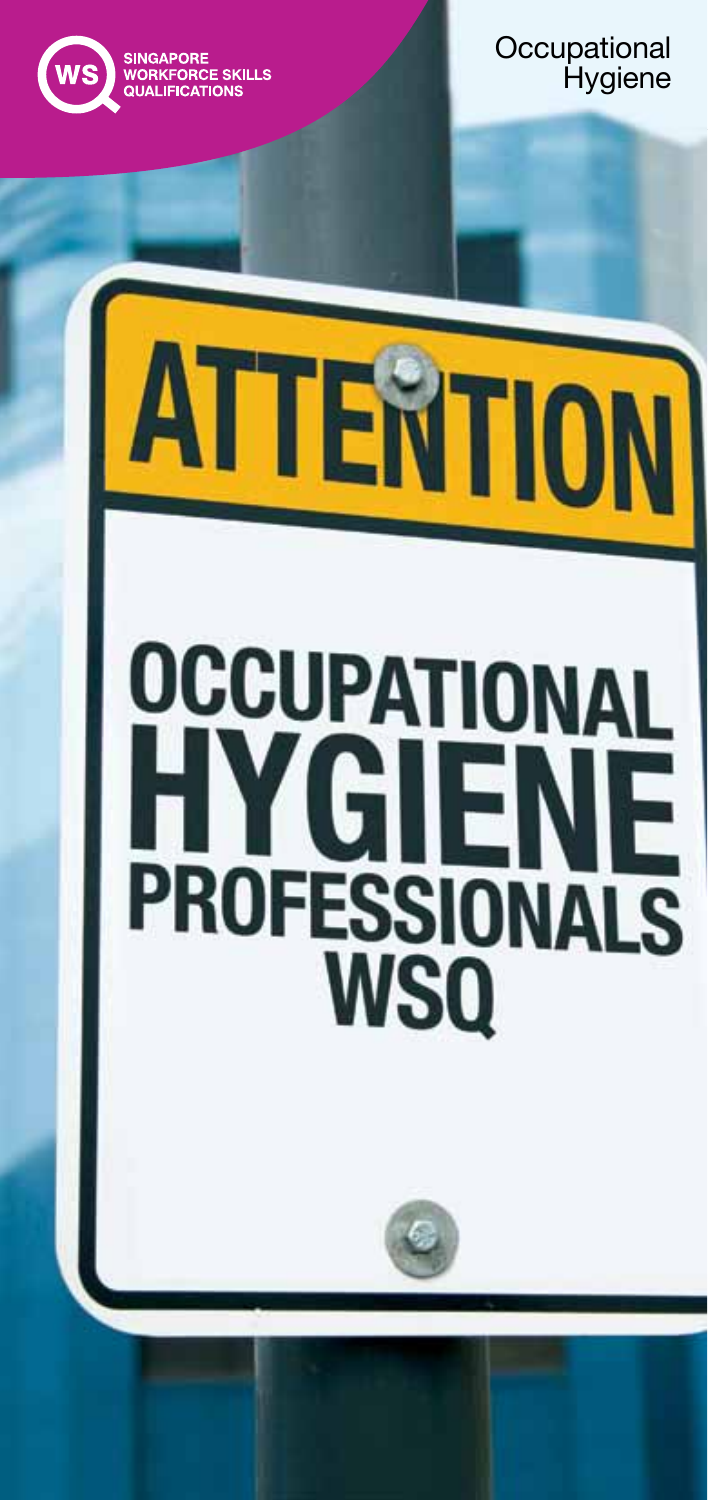# **What is Occupational Hygiene?**

Occupational Hygiene (OH) is the practice of:

- anticipating and recognising Workplace Health (WH) hazards that can cause disease or discomfort
- • evaluating the extent of the risks due to exposure to these hazardous agents
- • controlling of risks to prevent ill health in the long or short term

### **Contents**

| 1 What is Occupational Hygiene?                                      | page 1                |
|----------------------------------------------------------------------|-----------------------|
| <b>2</b> Who are OH Professionals?<br>OH Professionals WSQ Framework | page 2<br>page 3      |
| <b>3 Target Audience</b>                                             | page 4                |
| 4 Training Options                                                   | $_{\text{page}}$ $8'$ |
| <b>5</b> Overview of Competency Units                                | $_{\text{page}}$ 12   |
| 6 Credit Exemption and Recognition Arrangement                       | page 18               |
| <b>7</b> How to Sign Up?                                             | page $20$             |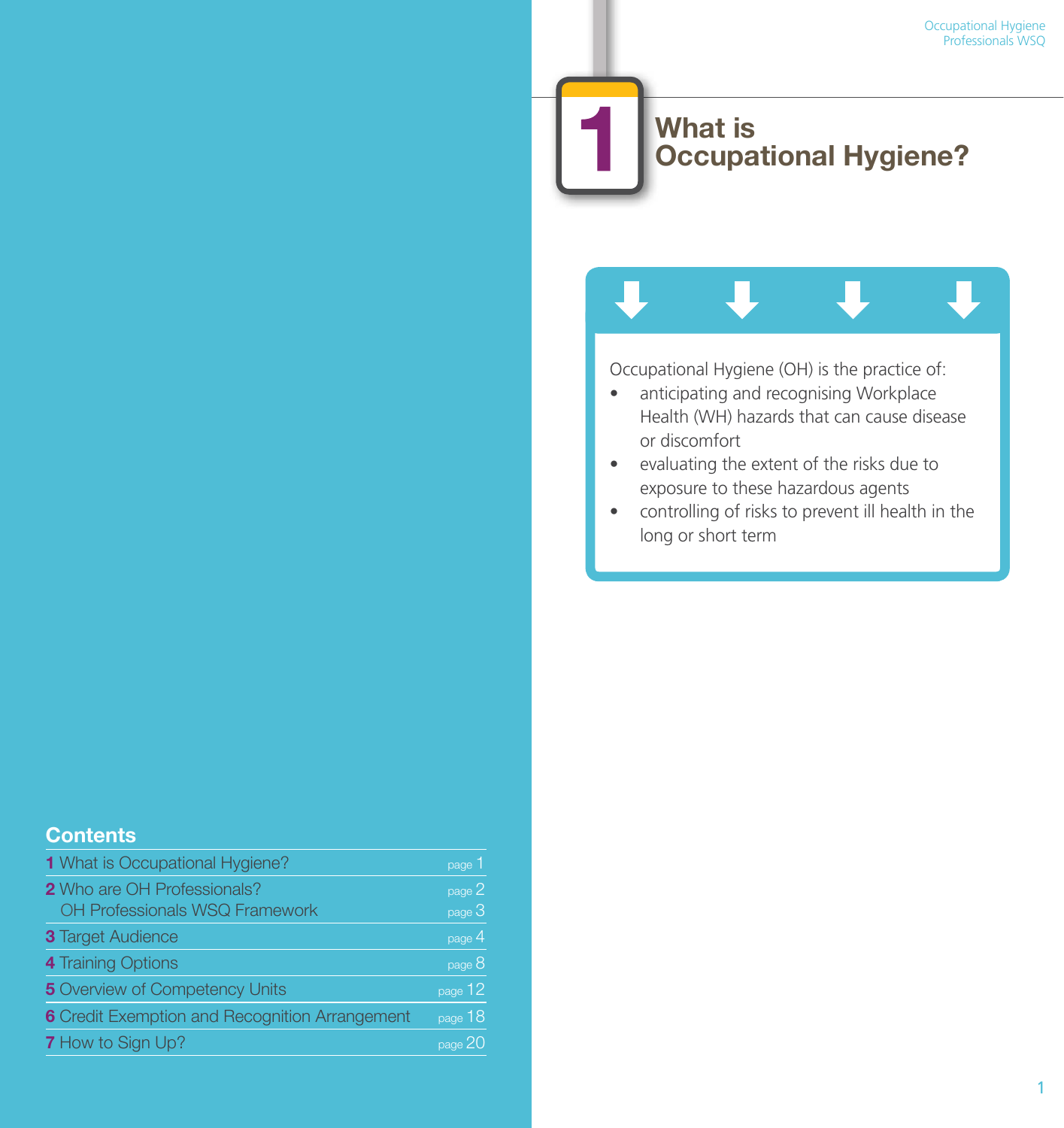# **Who are OH Professionals?**

OH Professionals are personnel who are involved in managing workplace health hazards and may have job roles or titles such as:

- Occupational Hygiene Officer
- Noise Monitoring Officer
- Noise Control Officer
- Confined Space Safety Assessor
- Radiation Safety Officer
- L5/L6 (non-NDT work) licensee
- N3 licensee
- HS licensee
- Competent person for sampling and monitoring of airborne contaminants

# **OH Professionals WSQ Framework**

The Singapore Workforce Development Agency (WDA), the Ministry of Manpower (MOM) and the Workplace Safety & Health Council (WSHC) have jointly developed the Occupational Hygiene (OH) Professionals Workforce Skills Qualifications (WSQ) Framework, in consultation with WSH Manpower, Skills and Training Council (MSTC).

### *Key Purpose*

- To support the National WH Framework which aims to assist stakeholders in taking proactive measures to improve their management of WH hazards and raise WH standards
- To train and develop competent and motivated OH Professionals who can assist employers, occupiers and other stakeholders in the anticipation, recognition, evaluation and control of WH risks at the workplace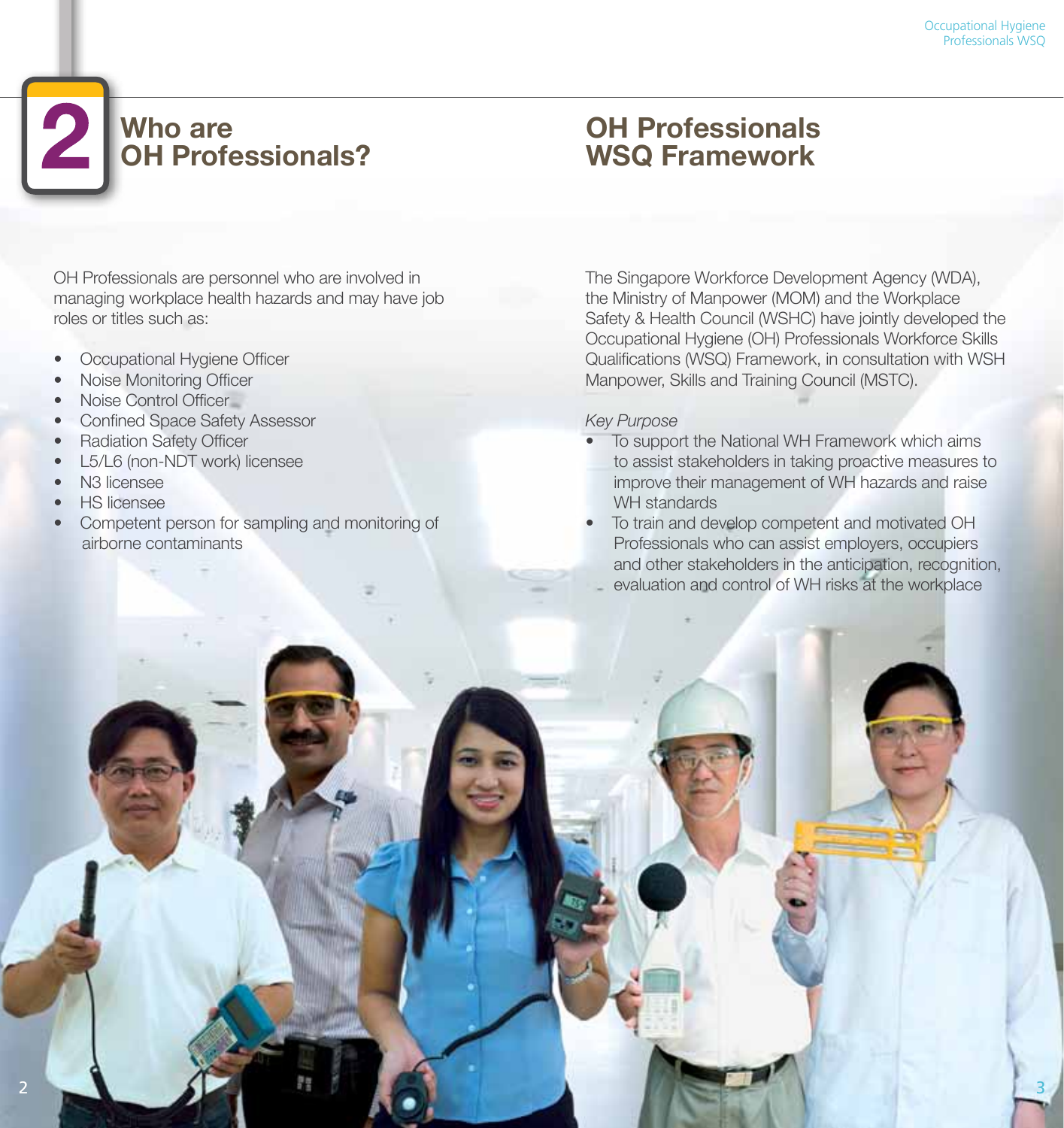# **Target Audience**

The target audience of the OH Professionals WSQ framework include:

- Workplace Safety and Health (WSH) Professionals such as WSH Coordinators, Officers, and Auditors
- Occupational Health Professionals such as nurses and physicians
- other Professionals in OH-related fields such as ergonomics, human factors, occupational psychology, biosafety, noise monitoring and control, acoustics, engineering, analytical chemistry, facility management, or human resources
- other Professionals who would like to gain knowledge and a broad appreciation of Occupational Hygiene matters at the workplace

# **COURSE ELIGIBILITY**

The minimum criteria for admission to the WSQ Specialist Diploma in OH are:

- 1. ES WPLN Level 6, OR Grade C6 in GCE 'O' Level for English and Mathematics; AND
- 2. Grade C6 in GCE 'O' Level Science (Chemistry and Physics)

Preference will be given to individuals who have at least 2 years of working experience in any industry. Individuals considering the WSQ Specialist Diploma in OH should also be self-directed, passionate and committed to ethical practice in Occupational Hygiene, receptive to change in the light of new evidence, possess an analytical mind and a meticulous approach to problem-solving.

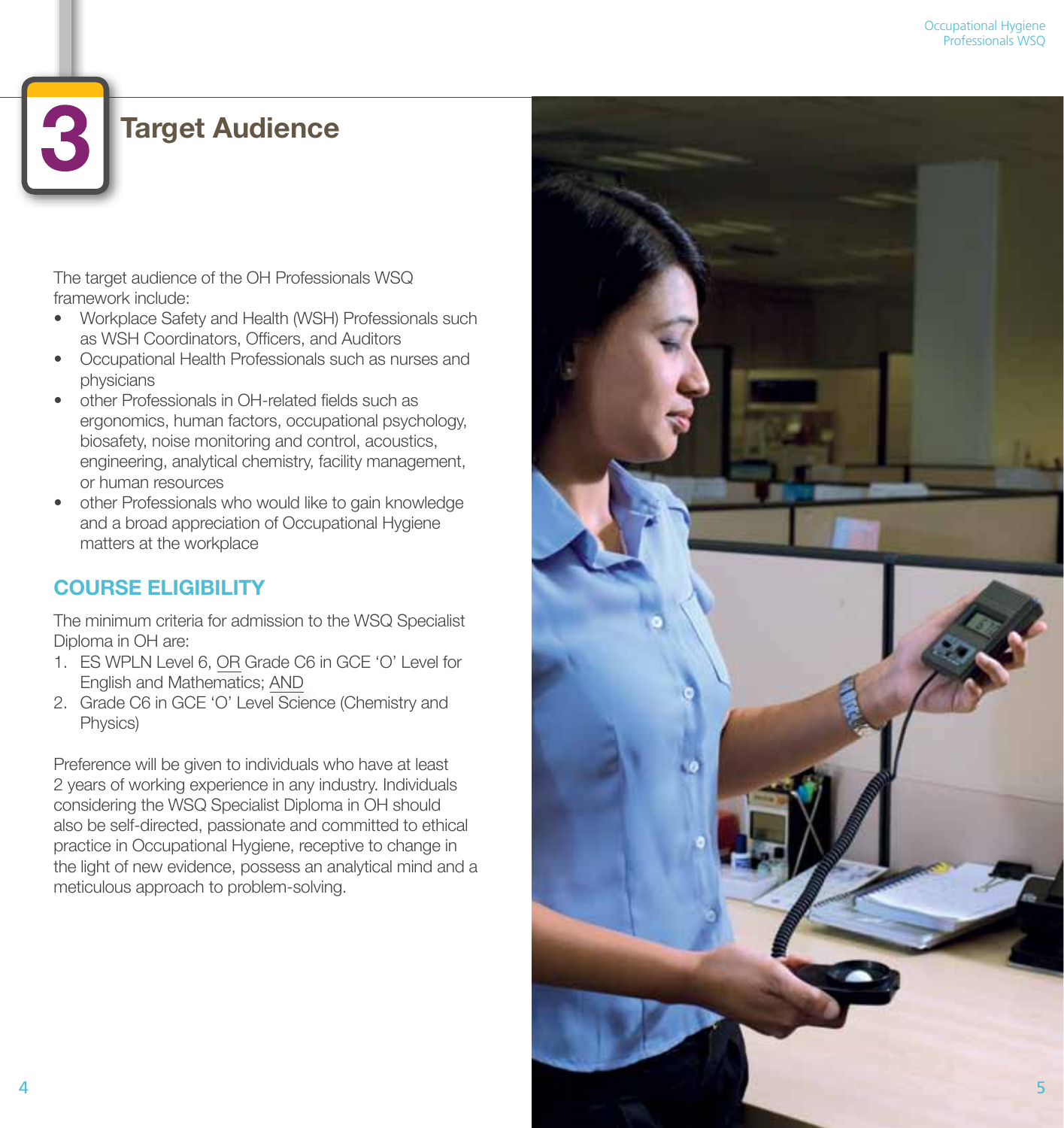

*"The WSQ Specialist Diploma in OH course enhanced my knowledge and skills across a wide array of WH hazards such as ergonomics, thermal stress and physiology. I'm able to apply what I've learnt to reduce ill-health complaints from the workers."*

snoot

Bhupendra Singh Baliyan EHS Manager Samwoh Corporation Pte Ltd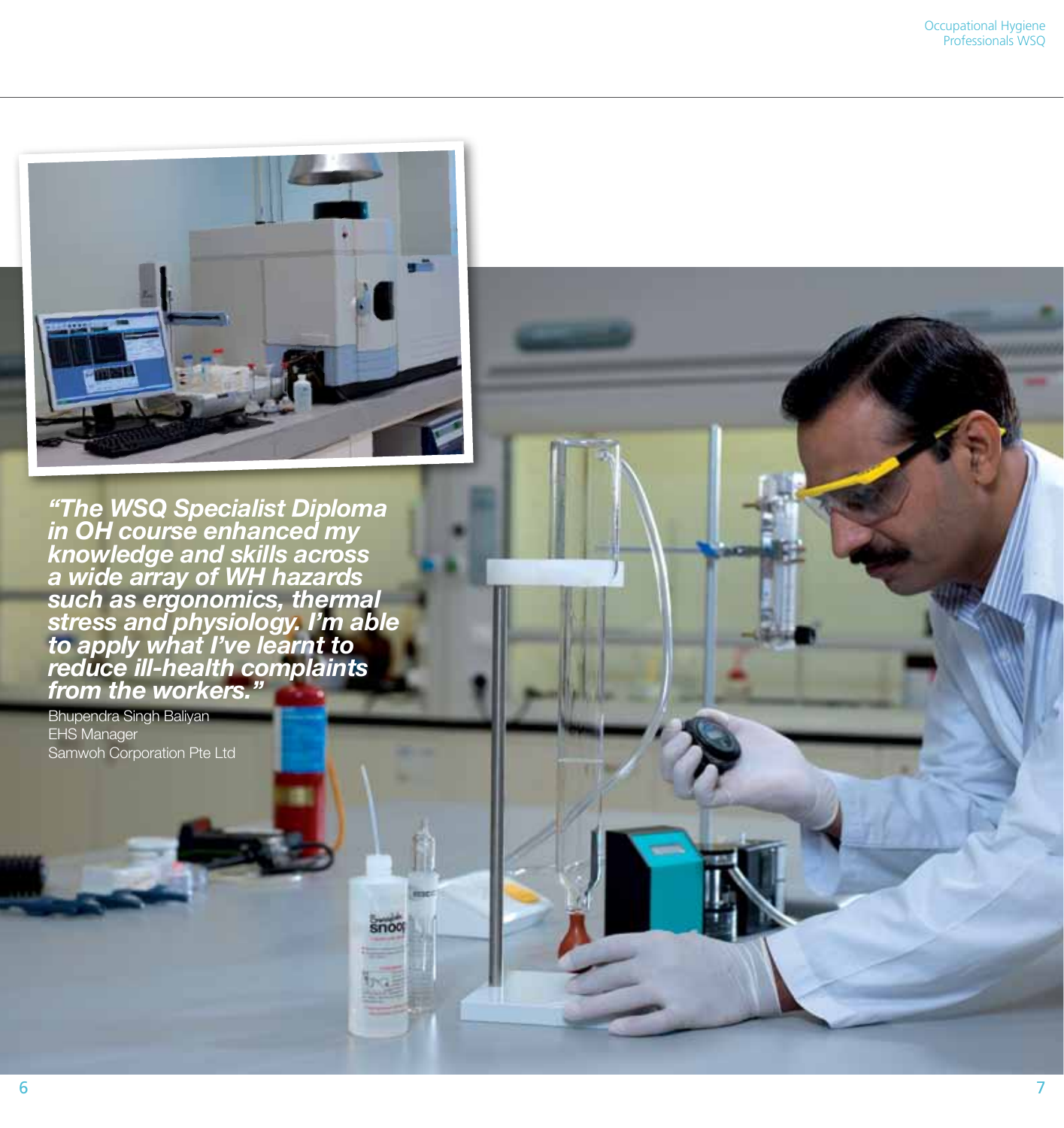# **Training Options**

Individuals can opt to undertake the WSQ Specialist Diploma in Occupational Hygiene (SDOH) or choose selected units as modular training in accordance to their needs.

# **WSQ SPECIALIST DIPLOMA IN OCCUPATIONAL HYGIENE (SDOH)**

The OH Professionals WSQ Framework consists of a single qualification, the WSQ Specialist Diploma in OH.

Individuals must fulfil the following requirements in order to be awarded the WSQ Specialist Diploma in OH.

- All 8 Core Units:
- 2 Electives Units from Group 1; and
- 1 Elective Unit from Group 2

*\*Refer to Pg12-17 for the selection of units*

Upon award of the SDOH, individuals will be recognised as competent to discharge the duties and responsibilities of an OH Officer.



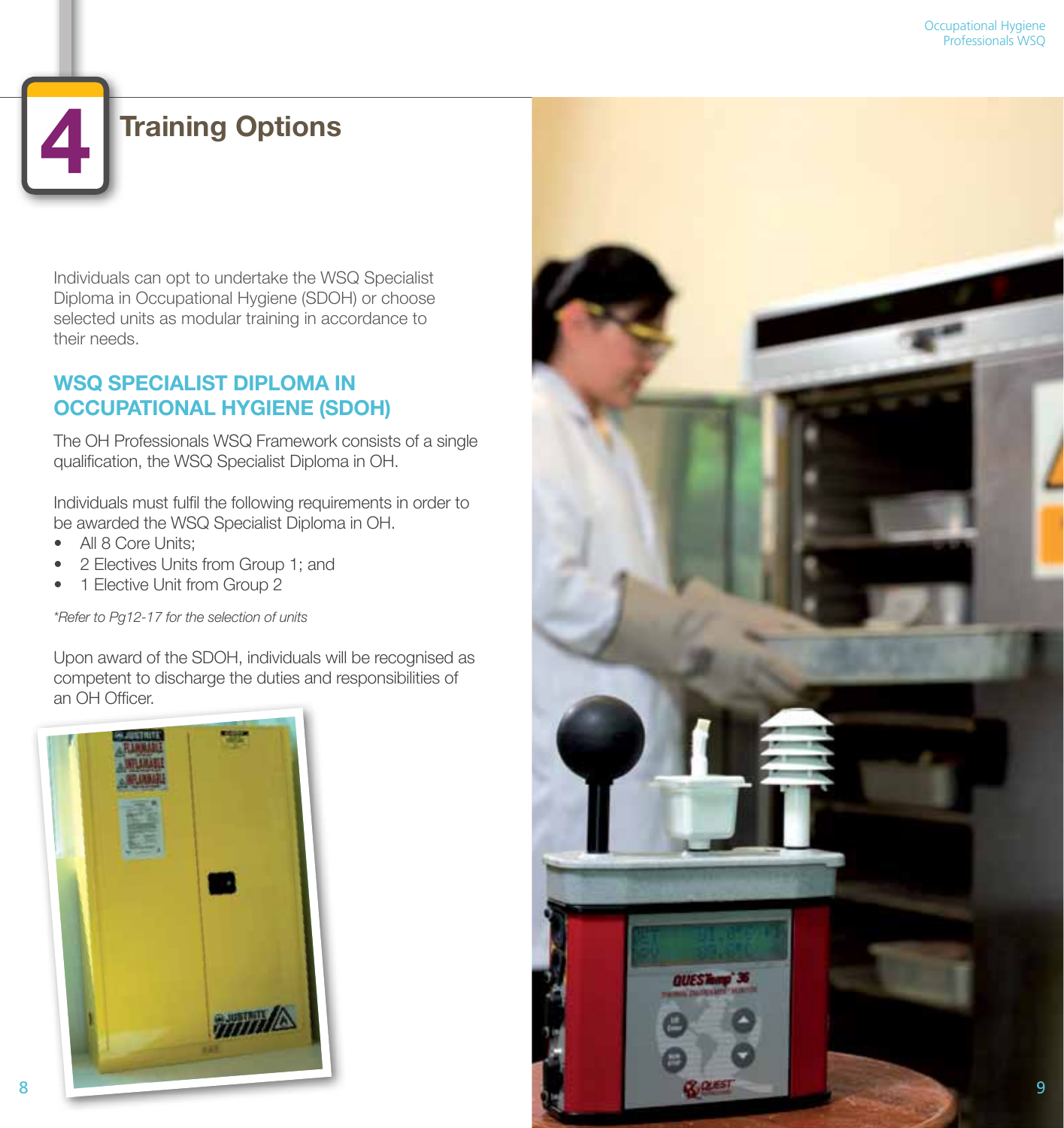*"I'm able to apply what I've learnt through the course and implement an effective OH Management System which will help enhance the productivity of my organisation."*

Ong Yew Lee (Francis) VP Operations-HSE & Facility Halcyon Offshore Pte Ltd

### **COURSE DURATION**

The course duration for the WSQ SDOH ranges from 308 – 344 hours. The course duration for modular training ranges from  $8 - 40$  hours.

### **MODULAR TRAINING**

Modular training is available for most of the 20 units under this framework so that individuals can choose to undertake selected units in accordance to their needs.

### **ASSESSMENT**

Individuals will be assessed for each unit through various methodologies such as written questioning, written assignment, case studies, practicals and oral questioning etc.

A Statement of Attainment (SOA) will be awarded upon successful completion of each unit.

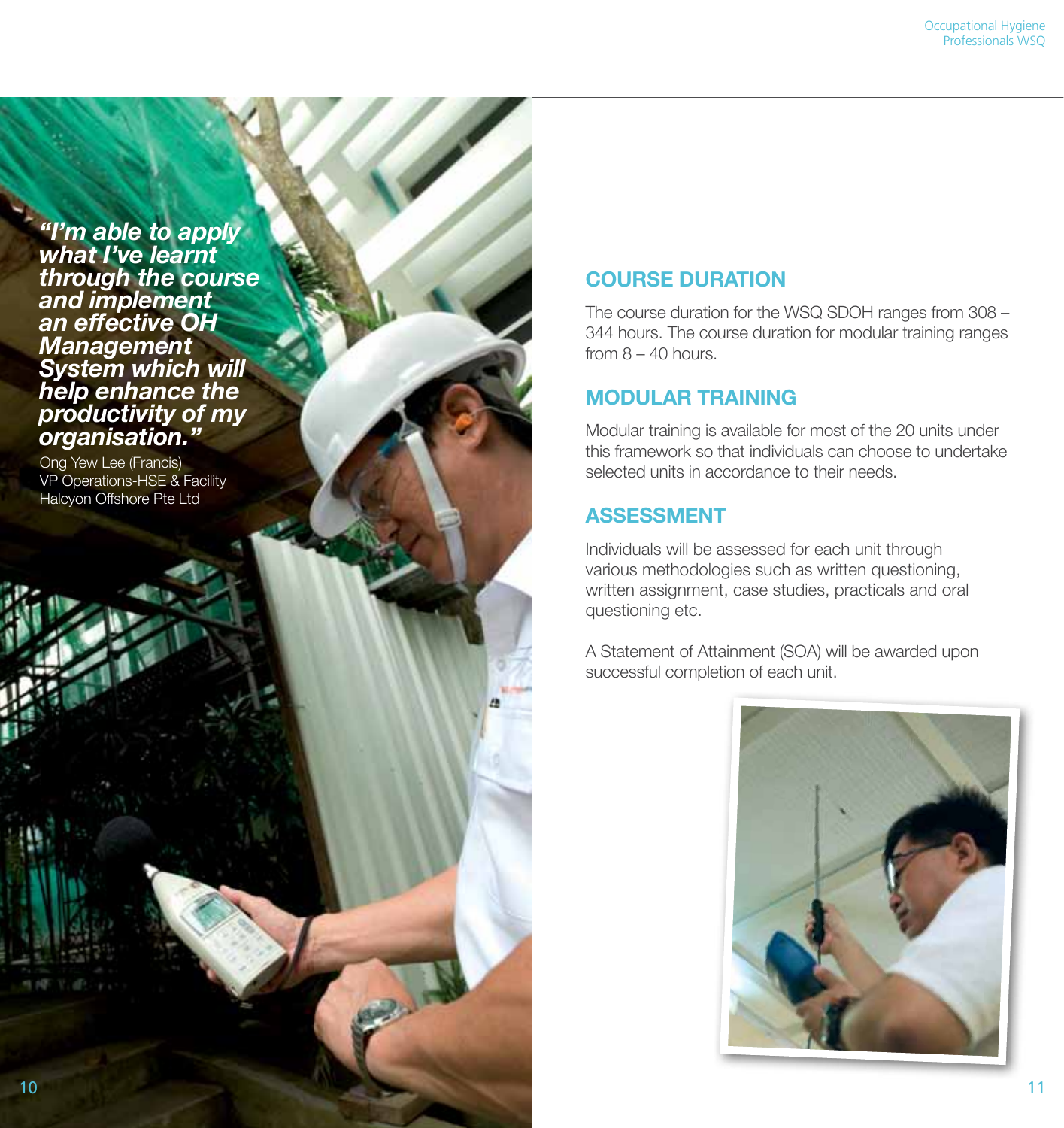# 5 **Overview of Competency Units**

Refer to the table below for an overview of the units offered under this framework.

| <b>Competency</b><br><b>Category</b><br><b>Descriptor</b> | <b>Competency Unit</b>                                                                 | <b>Brief Description</b>                                                                                                                                                                                |  |  |
|-----------------------------------------------------------|----------------------------------------------------------------------------------------|---------------------------------------------------------------------------------------------------------------------------------------------------------------------------------------------------------|--|--|
| <b>Core Units</b>                                         |                                                                                        |                                                                                                                                                                                                         |  |  |
| Generic                                                   | Interpret Basic Workplace Health<br>Practices (OH-GE-501C-1)                           | Covers broad-based foundational knowledge in OH<br>subjects and all the major hazards                                                                                                                   |  |  |
| <b>Physical Hazards</b>                                   | Monitor Noise and Vibration<br>(OH-PH-501C-1)                                          | Covers the competencies for measurement of noise<br>exposure at the workplace with the use of appropriate<br>measuring equipment                                                                        |  |  |
|                                                           | <b>Control Noise and Vibration</b><br>(OH-PH-502C-1)                                   | Covers the competencies necessary to control noise and<br>to advise employers and occupiers on noise control<br>under the WSH (Noise) Regulations                                                       |  |  |
| Chemical and<br><b>Biological Hazards</b>                 | Measure Exposure and Assess the<br>Risks due to Hazardous Substances<br>(OH-CB-501C-1) | Covers skills and knowledge to evaluate health effects<br>using appropriate sampling equipment to collect samples<br>of airborne contaminants and assessing the associated<br>risks due to the exposure |  |  |
|                                                           | Evaluate Health Effects due to<br>Hazardous Substances<br>(OH-CB-502C-1)               | Covers the toxicology principles and health effects which<br>would enable individuals to anticipate health risks and<br>take proactive measures for the prevention of ill health                        |  |  |
|                                                           | Manage Hazardous Substances<br>(OH-CB-503C-1)                                          | Covers the competencies in identifying the sources of<br>hazardous substances and implementing control measures<br>to manage the associated risks                                                       |  |  |
| <b>Human Factors</b>                                      | <b>Evaluate Ergonomics-Related</b><br>Hazards (OH-HF-501C-1)                           | Covers the evaluation methods to be applied in three main<br>areas: Human-Body-Centred, Information-Centred and<br>Organisation-Centred ergonomics                                                      |  |  |
| Non-Technical<br><b>Skills</b>                            | <b>Compose Technical Report</b><br>(OH-NT-501C-1)                                      | Covers the planning processes, analysis of data and<br>presentation of useful information in a concise and<br>coherent manner that leads to conclusions aligned with the<br>report objectives           |  |  |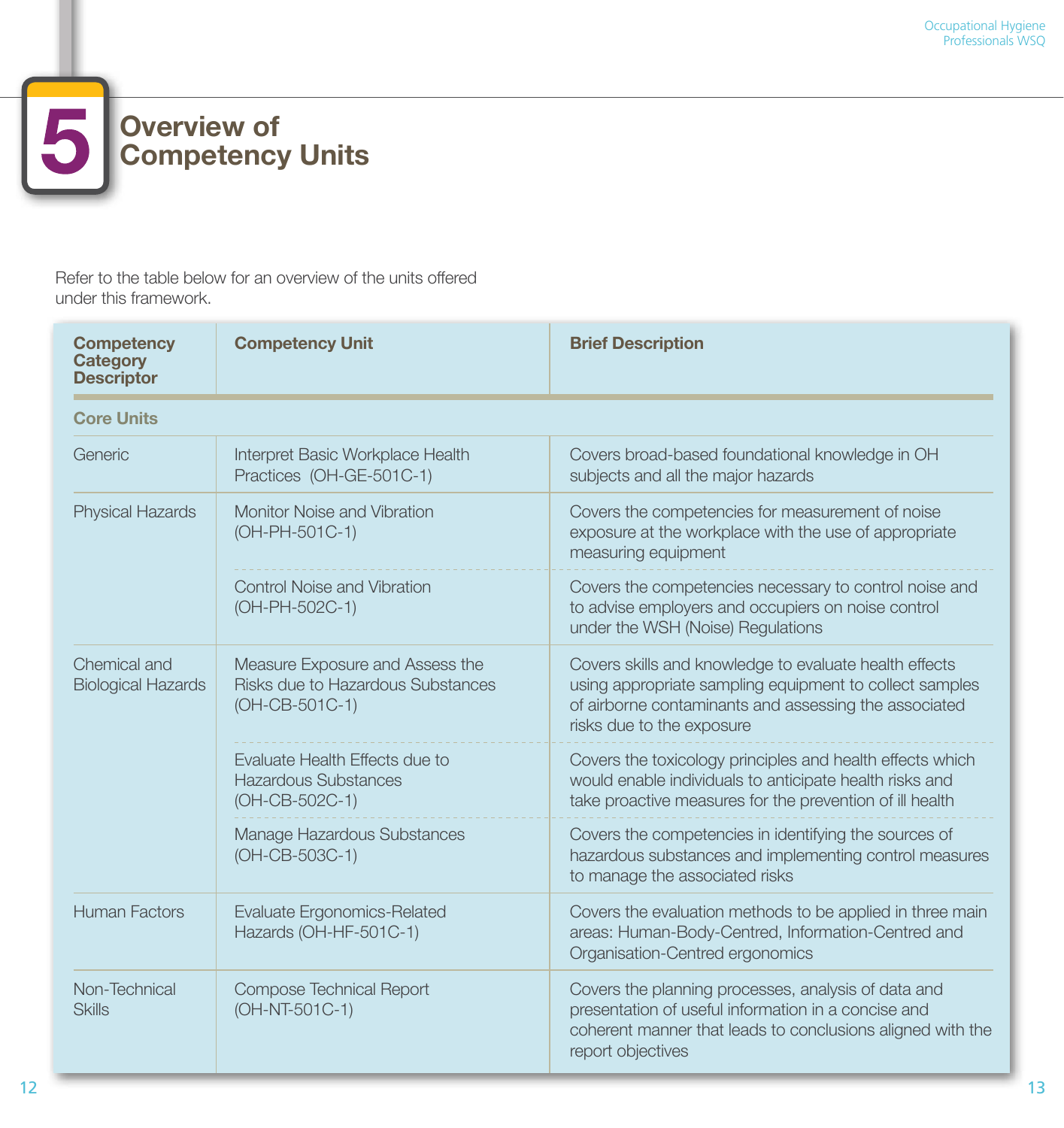| <b>Competency</b><br>Category<br><b>Descriptor</b> | <b>Competency Unit</b>                                                       | <b>Brief Description</b>                                                                                                                                                                                                                                                                      |
|----------------------------------------------------|------------------------------------------------------------------------------|-----------------------------------------------------------------------------------------------------------------------------------------------------------------------------------------------------------------------------------------------------------------------------------------------|
| <b>Elective Units (Group 1)</b>                    |                                                                              |                                                                                                                                                                                                                                                                                               |
| <b>Physical Hazards</b>                            | Assess and Control Thermal Stressors<br>(OH-PH-503E-1)                       | Covers the human physiological response to thermal<br>environment, approaches and methods of evaluating<br>thermal risks and the control measures for the mitigation of<br>heat stress and health effects                                                                                     |
|                                                    | Manage Radioactive Materials and<br>Irradiating Apparatus (OH-PH-504E-1)     | Covers the fundamental knowledge and skills for identifying<br>radiation hazards, implementing control measures and<br>managing radiation safety                                                                                                                                              |
|                                                    | Control Hazards in Handling<br>Laser Devices (OH-PH-505E-1)                  | Covers basic principles in controlling laser hazards and in<br>handling laser devices and the competencies required to<br>recognise and control hazards from laser devices to<br>ensure safety                                                                                                |
| Chemical and<br><b>Biological Hazards</b>          | Remove Asbestos From Workplace<br>(OH-CB-510E-1)                             | Covers the safe handling and removal of asbestos from the<br>workplace, formulation of an asbestos removal plan and<br>supervising on proper ways of removing asbestos from the<br>workplace to minimise exposure and protect the health of<br>all involved.                                  |
|                                                    | Survey Asbestos and Other Fibres<br>Risks at the Workplace<br>(OH-CB-509E-1) | Covers the survey of risks arising from asbestos and other<br>fibres at the workplace, identification of asbestos hazards,<br>evaluation of the risk using established methods, formulation<br>of a management plan and implementation of control<br>measures for the management of asbestos. |
|                                                    | Manage Skin Exposure Risks<br>(OH-CB-505E-1)                                 | Covers the importance of the protective roles of skin,<br>identification of hazards that may cause injury to the skin<br>and implementation of control measures to manage skin<br>exposure risks                                                                                              |
|                                                    | Assess Confined Space for Safe<br>Entry and Work (OH-CB-506E-1)              | Covers the competencies to obtain representative results<br>for the assessment of atmospheric condition in confined<br>space for safe entry and work                                                                                                                                          |
|                                                    | Manage Indoor Air Quality<br>(OH-CB-507E-1)                                  | Covers the identification and analysis of indoor air quality<br>(IAQ) problems, the conduct of IAQ audit to measure and<br>assess the situations and the control measures for the<br>mitigation of IAQ issues                                                                                 |
|                                                    | Evaluate and Control Biological<br>Hazards (OH-CB-508E-1)                    | Covers methods for sampling of bio-aerosols, control<br>measures, safe practices and the use of personal<br>protective equipment to help ensure biosafety at the<br>workplace                                                                                                                 |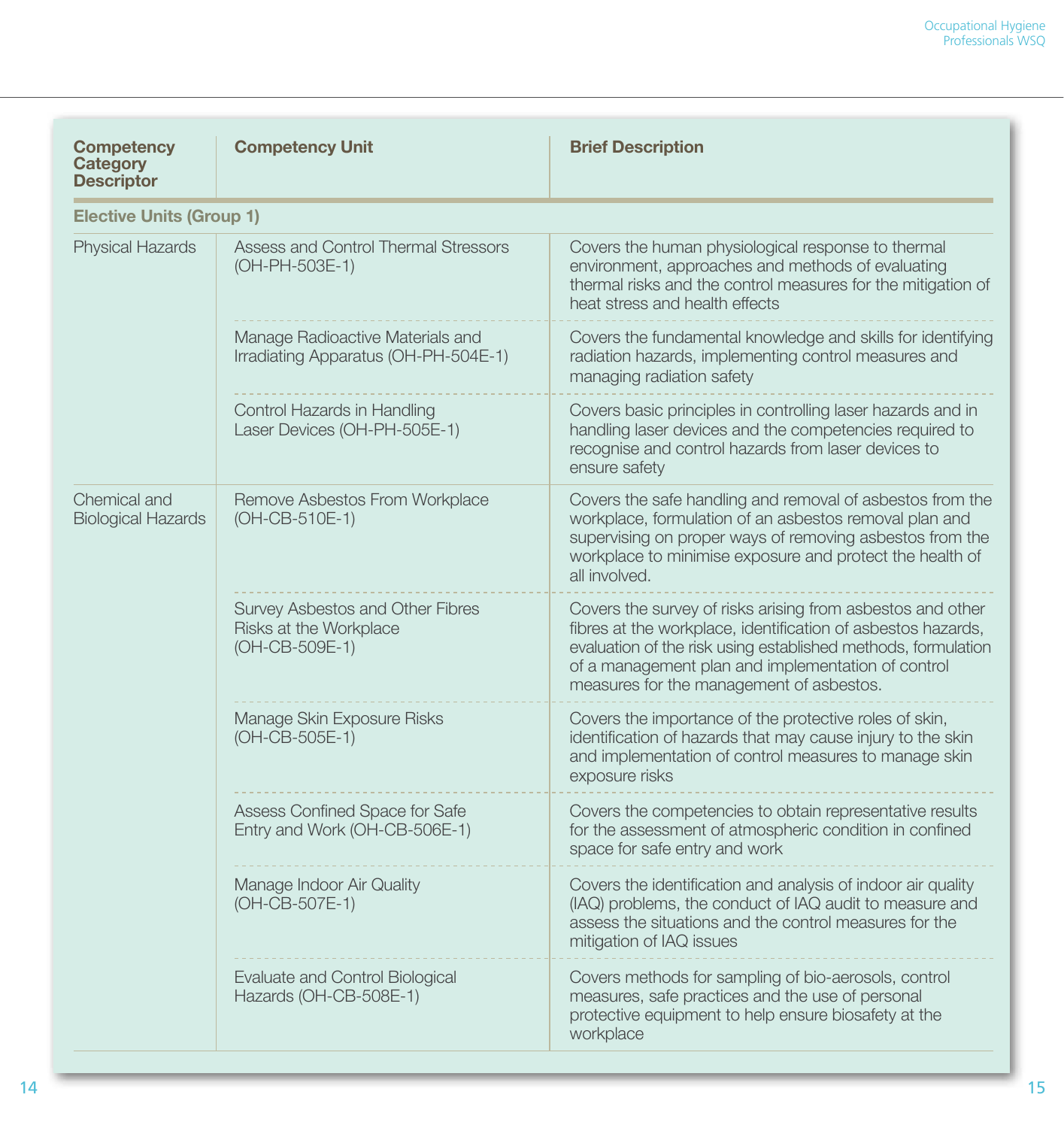| <b>Competency</b><br>Category<br><b>Descriptor</b> | <b>Competency Unit</b>                                                              | <b>Brief Description</b>                                                                                                                                                       |  |
|----------------------------------------------------|-------------------------------------------------------------------------------------|--------------------------------------------------------------------------------------------------------------------------------------------------------------------------------|--|
| <b>Elective Units (Group 2)</b>                    |                                                                                     |                                                                                                                                                                                |  |
| Non-Technical                                      | Plan, Prepare for and Deliver<br>Presentations (WP-IC-505E-1)                       | Covers the skills and knowledge in the planning,<br>preparation and delivery of presentation                                                                                   |  |
|                                                    | Lead Workplace Communication and<br>Engagement (ES-IP-401G-1)                       | Develops the trainee's ability (at managerial level) to work<br>and communicate effectively in a diverse team environment<br>and negotiate for mutually beneficial outcomes    |  |
|                                                    | Solve Problems and Make Decisions at<br>Managerial Level (ES-ACE-402G-1)            | Develops the trainee's ability to generate feasible, efficient<br>and innovative solutions to solve work problems, enhance<br>productivity and capitalise on new opportunities |  |
|                                                    | Apply Systems Thinking in Problem<br>Solving and Decision Making<br>(ES-ACE-501G-1) | Covers the application of systems thinking concept to<br>generate solutions to solve work problems, enhancing<br>productivity and capitalising on new opportunities            |  |

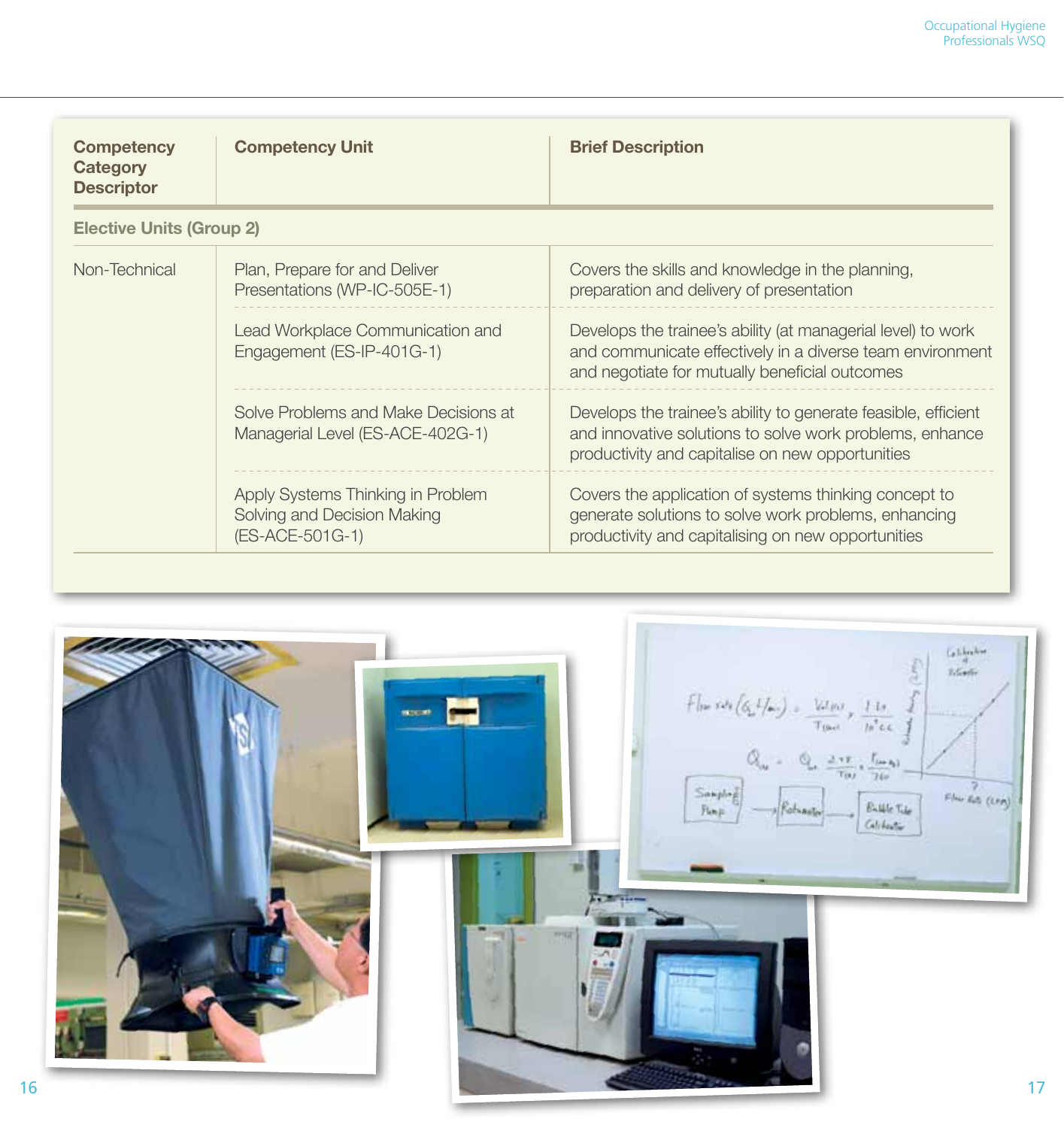# **Credit Exemption and Recognition Arrangement**

### **CREDIT EXEMPTION**

Selected units under the OH Professionals WSQ have been closely referenced to existing Ministry of Manpower (MOM) and National Environmental Agency (NEA) courses.

Individuals who have undertaken the MOM/NEA accredited courses will need to submit documentary evidence to seek exemption for corresponding units in the OH Professionals WSQ framework.

# **RECOGNITION**

Individuals who have been awarded SOAs for selected units under the OH Professionals WSQ framework will be accorded recognition as competent persons/licensees of the corresponding MOM/NEA accredited courses.

Please refer to the table below for more details.

| <b>Competency Unit</b>                                                  | <b>MOM/NEA Accredited</b><br><b>Course</b>                 | <b>Occupational Roles/Competent Person</b>                                |
|-------------------------------------------------------------------------|------------------------------------------------------------|---------------------------------------------------------------------------|
| Monitor Noise and Vibration                                             | Noise Monitoring Course                                    | Noise Monitoring Officer                                                  |
| <b>Control Noise and Vibration</b>                                      | <b>Industrial Noise Control</b><br>Course                  | Noise Control Officer                                                     |
| Measure Exposure and<br>Assess the Risks due to<br>Hazardous Substances | Sampling & Monitoring of<br>Airborne Contaminants          | Competent persons for sampling and monitoring<br>of airborne contaminants |
| Manage Hazardous<br><b>Substances</b>                                   | Management of<br><b>Hazardous Substances</b>               | <b>HS</b> licensee                                                        |
| <b>Manage Radioactive Materials</b><br>and Irradiating Materials        | <b>Basic lonising Radiation</b><br>Safety (General) Course | L5/L6 (non-NDT work) licensee                                             |
| Control Hazards in Handling<br><b>Laser Devices</b>                     | <b>Basic Laser Radiation</b><br><b>Safety Course</b>       | N <sub>3</sub> licensee                                                   |
| <b>Assess Confined Space</b><br>for Safe Entry and Work                 | <b>Confined Space Safety</b><br><b>Assessor Course</b>     | <b>Confined Space Safety Assessor</b>                                     |
| Manage Indoor Air Quality                                               | Management of Indoor<br><b>Air Quality</b>                 |                                                                           |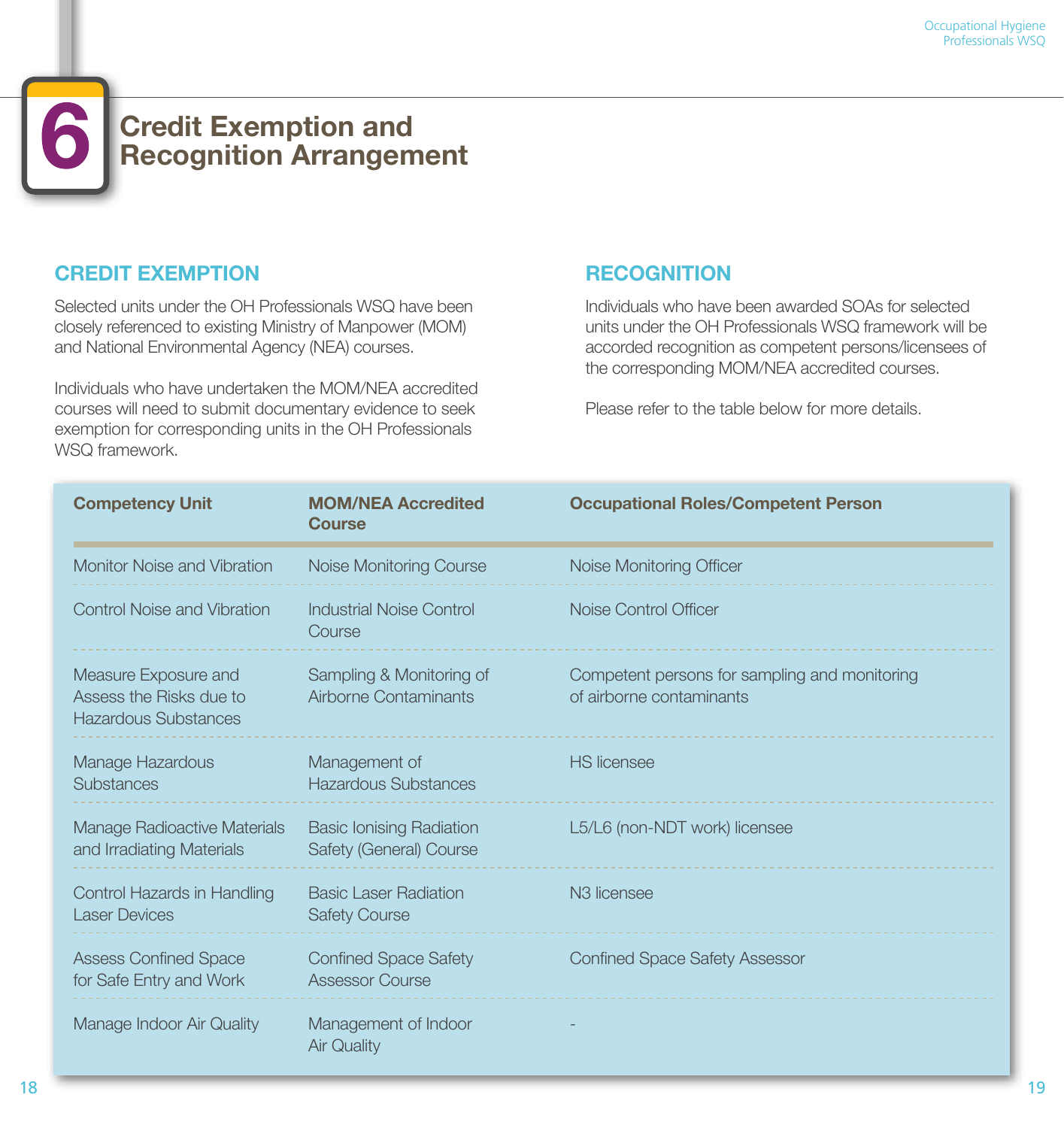# **How to Sign Up?**

You can visit www.wda.gov.sg/OHProfessionals for the list of training providers.

Please note that registration for courses under the OH Professionals WSQ framework should be done through the following appointed training providers:

### **The Specialist Diploma in Occupational Hygiene and Modular Training**

### **CET Centre**

#### **NTUC LearningHub Pte Ltd**

73 Bras Basah Road, NTUC Trade Union House #02-01 Singapore 189556 T: 6471 2223 E: enquiries@ntuclearninghub.com www.ntuclearninghub.com/home

#### **Ngee Ann Polytechnic**

535 Clementi Road, Blk 56 #01-04, Singapore 599489 T: 6460 6353 E: enquirycet@np.edu.sg www.np.edu.sg/cet/courses/pages/oh.aspx

#### **Singapore Polytechnic**

500 Dover Road, Singapore 139651 T: 6772 1288 E: pace@sp.edu.sg http://sp.edu.sg/wps/portal/vp-spws

### **Programme Partner**

#### **ESIS Academy Pte Ltd**

600 North Bridge Road, Parkview Square #06-09, Singapore 188778 T: 6398 8660 E: enquiries.sg@esis.com www.esis.com.sg

### **Modular Training**

#### **Programme Partners**

**COMAT Training Services Pte Ltd (previously ST-Electronics (eServices) Pte Ltd)** 10 Anson Road, #06-19/20 International Plaza, Singapore 079903

T: 6323 7911 E: trainme\_comat@comat.com.sg www.sheqcomat.com.sg/

### **Ascendo Consulting Pte Ltd**

9 Little Road (Tai Seng MRT Station) #02-01, Singapore 536985 T: 6398 0067/ 9688 3579 E: info@ascendo.sg www.ascendo.sg

Special thanks to the following organisations for their assistance in production

> Singapore Polytechnic and ESIS Academy Pte Ltd